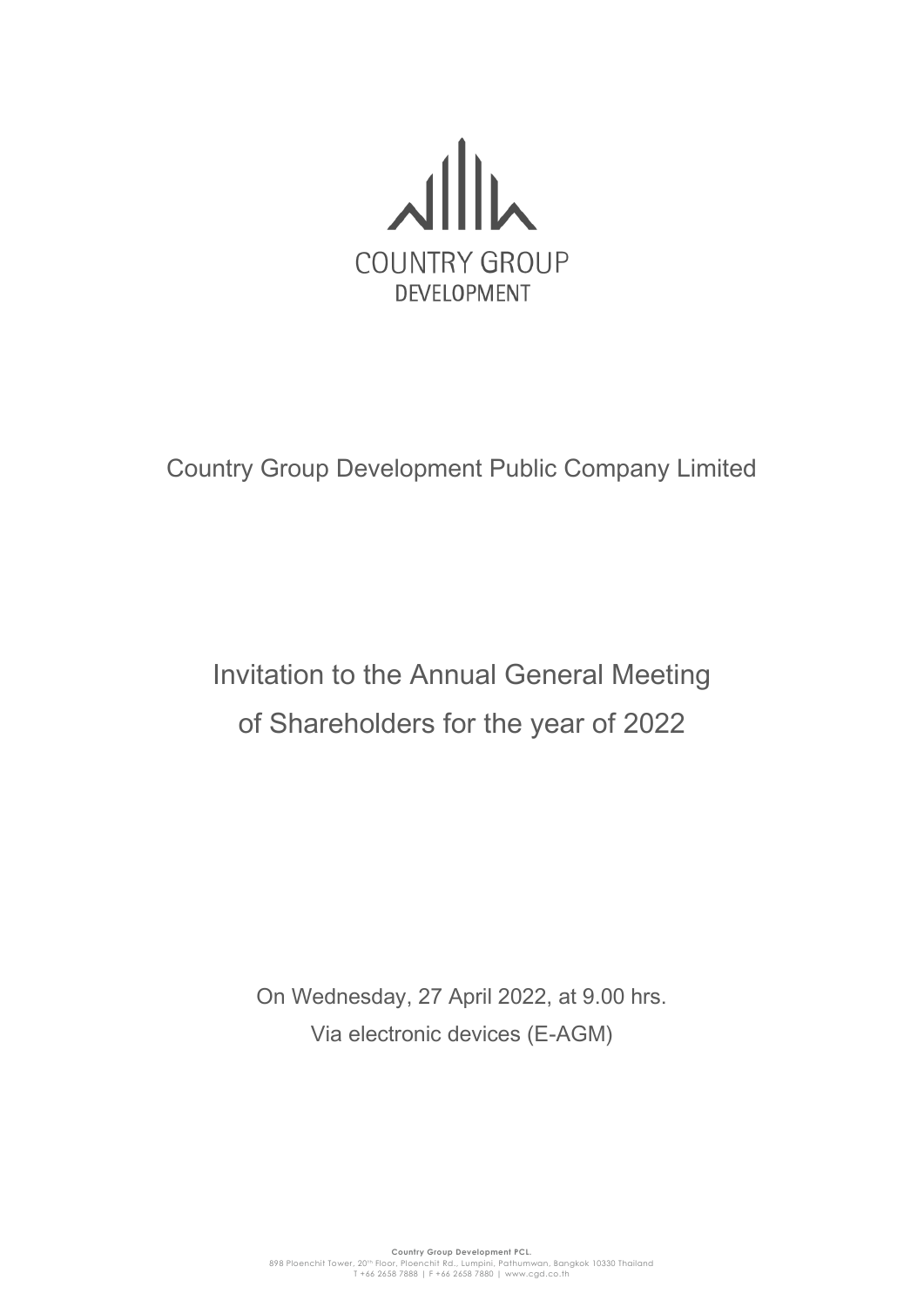

*- Unofficial Translation –*

No. CGD 65/0015

25 March 2022

#### **Subject: Invitation to the Annual General Meeting of Shareholders for the year of 2022**

To: Shareholders of Country Group Development Public Company Limited

- Enclosures: 1. Annual Registration Statement / Annual Report (Form 56-1 One Report) for year 2021
	- 2. Profile of directors retiring by rotation who are nominated to be re-elected as directors for another term
	- 3. Profile of the proposed auditors for year 2022
	- 4. Capital Increase Report Form (F 53-4)
	- 5. Documents or evidences verifying the identity of the shareholder or a representative of the shareholder entitle to attend the meeting
	- 6. Information of Independent Directors proposed for Appointment as Proxy and Definition of Independent Director
	- 7. The Company's Articles of Association relating the General Meeting of Shareholders
	- 8. Proxy Form B. (Proxy Form A.and C.can be downloaded via the Company's website; www.cgd.co.th in investor relations part)
	- 9. Guidelines for attending of Electronic Meeting by Inventech Connect

The Board of Directors of Country Group Development Public Company Limited ("**Company**") invites you to attend the Annual General Meeting of Shareholders for the year of 2022 ("**Meeting**") on **Wednesday, 27 April 2022, at 9.00 hrs. via electronic devices (E-AGM)**, to consider the following agenda items.

### **Agenda 1 To acknowledge the Company's 2021 operating results**

| <b>Background and Rationale:</b>                                                                         | In accordance with Article 44 of the Company's Articles of Association, the report<br>on the Company's operating results for the past year is required to present to the<br>Annual General Meeting of shareholders. In this connection, the summary of the<br>operating results for the year 2021. Details are as appeared in Annual Registration<br>Statement / Annual Report (Form 56-1 One Report) for year 2021 (Enclosure 1).<br>It is appropriate to propose to the Meeting to consider and acknowledge<br>the Company's 2021 operating results.                                                                                                        |  |  |
|----------------------------------------------------------------------------------------------------------|---------------------------------------------------------------------------------------------------------------------------------------------------------------------------------------------------------------------------------------------------------------------------------------------------------------------------------------------------------------------------------------------------------------------------------------------------------------------------------------------------------------------------------------------------------------------------------------------------------------------------------------------------------------|--|--|
| Opinion of the Board of Directors:                                                                       |                                                                                                                                                                                                                                                                                                                                                                                                                                                                                                                                                                                                                                                               |  |  |
| Passing of a Resolution:                                                                                 | As this agenda is for acknowledgement, there is no voting.                                                                                                                                                                                                                                                                                                                                                                                                                                                                                                                                                                                                    |  |  |
| To consider and approve the Audited Financial Statements for the year ended 31 December 2021<br>Agenda 2 |                                                                                                                                                                                                                                                                                                                                                                                                                                                                                                                                                                                                                                                               |  |  |
| <b>Background and Rationale:</b>                                                                         | In compliance with Sections 112 and 113 of The Public Company Limited Acts B.E.<br>2535 (as amended), and Article 47 of the Company's Articles of Association,<br>the Company has prepared the financial statements for the year ended<br>31 December 2021, audited by the certified public accountant and endorsed by<br>the Audit Committee. It is deemed appropriate to propose the Meeting to<br>consider and approve the Audited Financial Statements for the year ended<br>31 December 2021. Details are as appeared in page 125 to page 209 of Annual<br>Registration Statement / Annual Report (Form 56-1 One Report) for year 2021<br>(Enclosure 1). |  |  |
| Opinion of the Board of Directors:                                                                       | It is appropriate to propose to the Meeting to consider and approve<br>the Company's Audited Financial Statements for the year ended<br>31 December 2021, audited by the Company's auditor, Deloitte Touche<br>Tohmatsu Jaiyos Audit Co., Ltd., and endorsed by the Audit Committee.                                                                                                                                                                                                                                                                                                                                                                          |  |  |
| Passing of a Resolution:                                                                                 | The resolution in this agenda requires the majority votes of the total vote by<br>the shareholders attending the meeting and casting their votes.                                                                                                                                                                                                                                                                                                                                                                                                                                                                                                             |  |  |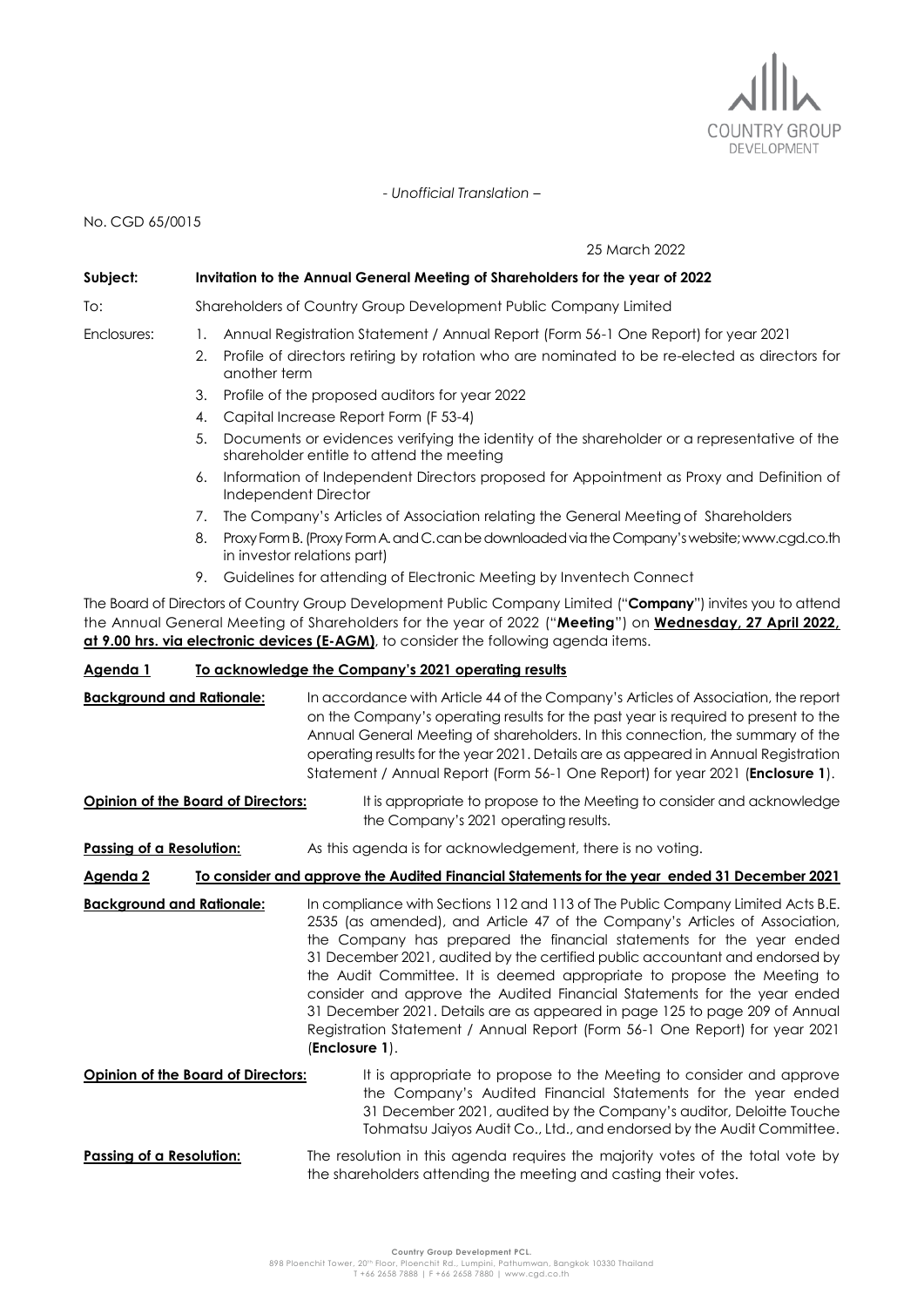

#### **Agenda 3 To consider and approve the suspension of allocation of profit as legal reserve and the suspension of dividend payment of the operating results for the fiscal year ended on 31 December 2021**

**Background and Rationale:** The Company has a policy in relation to dividend payment to the shareholders, of at least 50 percent of the annual net profit after taxes and legal reserve allocation, based on the Company's separate financial statements. However, the Company may make a lower dividend rate than the one specified above, taking into consideration the Company's performance, financial position, liquidity, necessity for working capital management, and business expansion. In in the case where the company still has an accumulated loss, no dividends shall be paid.

> According to Section 116 of the Public Limited Companies Act, B.E. 2535 (as amended), and Article 50 of the Company's Articles of Association, the Company is required to allocate part of the annual net profit as reserve fund in an amount not less than five percent of the annual net profit less the sum of accumulated loss brought forward (if any) until the reserve fund amounts to not less than ten percent of the registered capital. As well, under Section 115 of the Public Limited Company Act B.E. 2535 (as amended) and Article 49 of the Company's Articles of Association, no dividend shall be paid out of funds other than profit. In the case where the Company still sustains an accumulated loss, no dividend shall be paid.

> Taking into consideration the Company's 2021 performance based on its separate financial statements as at 31 December 2021, the Company's lost profit was Baht 362,329,123. However, as at 31 December 2021, the Company still had an accumulated loss of Baht 525,639,930. Details are as appeared in the Annual Registration Statement / Annual Report (Form 56-1 One Report) for year 2021 (**Enclosure 1**), under the Section on Financial Statements, page 125 to page 209. As a result, not only the Company was unable to allocate part of the annual net profit as reserve fund but also was unable to make any dividend payment to shareholders.

**Opinion of the Board of Directors:** It is appropriate to propose to the Meeting to consider and approve the suspension of allocation of profit as legal reserve and the suspension of dividend payment of the operating results for the fiscal year ended on 31 December 2021.

**Passing of a Resolution:** The resolution in this agenda requires the majority votes of the total vote by the shareholders attending the meeting and casting their votes.

## **Agenda 4 To consider and approve the election of the directors in replacement of the directors who retire by rotation**

**Background and Rationale:** According to Section 71 of the Public Limited Companies Act, B.E. 2535 (as amended), and Article 20 of the Company's Articles of Association, at every annual ordinary meeting, one-third (1/3) of the directors shall vacate in proportion. If the number of directors is not a multiple of three, the number of directors closest to one-third shall vacate. A director who vacates office under this section may be re-elected.

In the 2022 Annual General Meeting of Shareholders, three directors shall retire, which are:

| . Mr. Vikrom                            |           | Koompirochana Chairman of the Board of Directors, and Independent Director |
|-----------------------------------------|-----------|----------------------------------------------------------------------------|
| 2. Pol.Gen.Phatcharavat                 | Wongsuwan | Vice Chairman of the Board of Directors, and Independent Director          |
| 3. Air Chief Marshal Permkiat Lavanamal |           | Chairman of the Audit Committee and Independent Director                   |

For nominating the directors, the Company made an announcement to invite the shareholders to propose the names of qualified candidates and not prohibited by laws in advance for the positions of the directors in the Meeting via the Company's website and the SET's channel during 13 December 2021 to 14 January 2022. However, neither the agenda nor the names of the nominated person have been proposed.

The Nomination and Remuneration Committee has thoroughly and carefully conducted the review of its screened under the Company's nomination policy to selected qualified and suitable individuals to be proposed to hold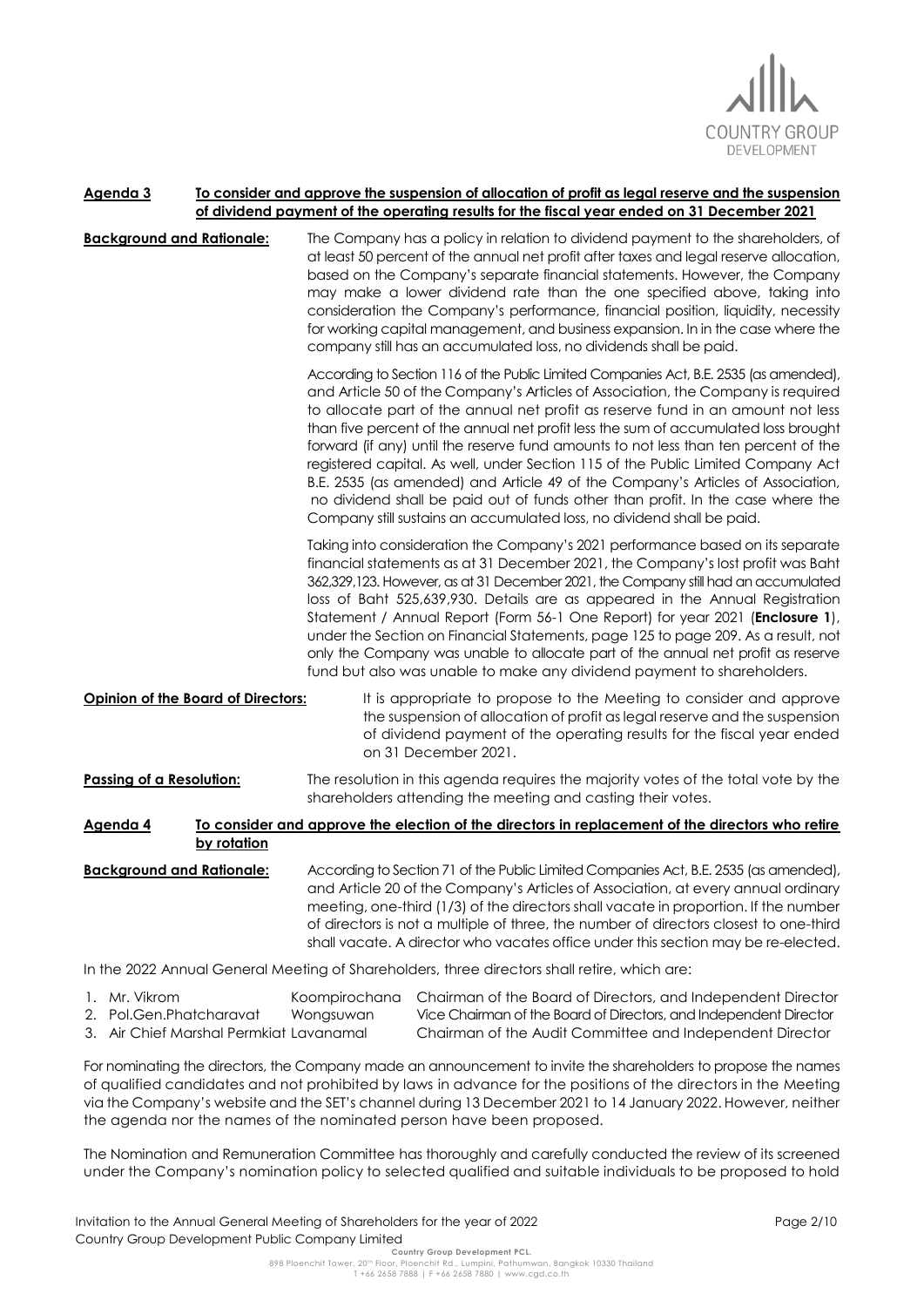

the position of the Company's directors in accordance with the qualifications, working experiences, skills and expertise, as well as the proportion of the Board members, including the performance of the directors during the past year. The Nomination and Remuneration Committee considers that the three persons are fully qualified as directors and had duly performed their duties as the members of the Company's Board of Directors and Sub-Committees well throughout the time. In addition, the Nomination and Remuneration Committee considers that the directors will independently express their opinion and in compliance with relevant regulations.

Moreover, the Nomination and Remuneration Committee has further considered the qualifications and performances of independent director beyond 9 years according to the Corporate Governance Code for listed companies 2017 of the Office of the Securities and Exchange Commission, and ensured that Mr. Vikrom Koompirochana, Chairman of the Board of Directors, and Air Chief Marshal Permkiat Lavanamal, Chairman of the Audit Committee and Independent Director, should continue serving as independent directors of the Company as well as is completely qualified as independent director and also has knowledge, competence, experience and proficient in business administration and accounting which shall be beneficial to the Company's business operation as well as being able to give independent opinions and recommendations for the best interest of the Company and in compliance with the relevant regulations and laws.

For the best interests of the Company, the Nomination and Remuneration Committee, excluding the directors who are proposed for re-election, casted their votes individually to propose to the Board of Directors to propose to the Shareholders' Meeting to consider the re-election of the three retired directors, Mr. Vikrom Koompirochana, who has been the Chairman of the Board of Directors, and Independent Director of the Company since 30 May 2006 until now for 15 years 10 consecutive months, whether the proposal has approved by the Shareholders' Meeting the term of serve as independent director will be in a total of 18 years 10 months, Pol.Gen.Phatcharavat Wongsuwan, who has been the Vice Chairman of the Board of Directors, and Independent Director of the Company since 22 September 2017 until now for 4 years 6 consecutive months, whether the proposal has approved by the Shareholders' Meeting the term of serve as independent director will be in a total of 7 years 6 months, and Air Chief Marshal PermkiatLavanamal, who has been the Chairman of the Audit Committee and Independent Director of the Company since 8 September 2021 until now for 6 consecutive months, whether the proposal has approved by the Shareholders' Meeting the term of serve as independent director will be in a total of 3 years 6 months (been the Independent Director of the Company since 29 October 2013 until now for 8 years 5 consecutive months, whether the proposal has approved by the Shareholders' Meeting the term of serve as independent director will be in a total of 11 years 5 months), as the Chairman of the Board of Directors, Vice Chairman of the Board of Directors, Chairman of the Audit Committee, and Independent Directors of the Company for another term.

The profile of each retired director and definition and qualifications of Independent Director of the Company was submitted together with Meeting invitation **(Enclosure 2 and Enclosure 6)**.

**Opinion of the Board of Directors:** The Board of Directors, excluding the directors who are proposed for re-election, has thoroughly considered and carefully conducted its review of the screened process under the Company's nomination policy and ruled that the three nominated directors are fully qualified as directors and had duly performed their duties as the members of the Company's Board of Directors and Sub-Committees well. In addition, the Board of Directors considers that the directors will independently express their opinion and in compliance with relevant regulations.

> The Board of Directors agreed with the recommendation made by the Nomination and Remuneration Committee to propose the Shareholders' Meeting to re-elect the three retired directors, Mr. Vikrom Koompirochana, who has been Chairman of the Board of Directors, and Independent Director of the Company, Pol.Gen.Phatcharavat Wongsuwan, who has been Vice Chairman of the Board of Directors, and Independent Director, and Air Chief Marshal Permkiat Lavanamal, who has been Chairman of the Audit Committee and Independent Director of the Company, as the Chairman of the Board of Directors, Vice Chairman of the Board of Directors, Chairman of the Audit Committee, and Independent Directors of the Company for another term.

**Passing of a Resolution:** The resolution in this agenda requires the majority votes of the total vote by the shareholders attending the meeting and casting their votes.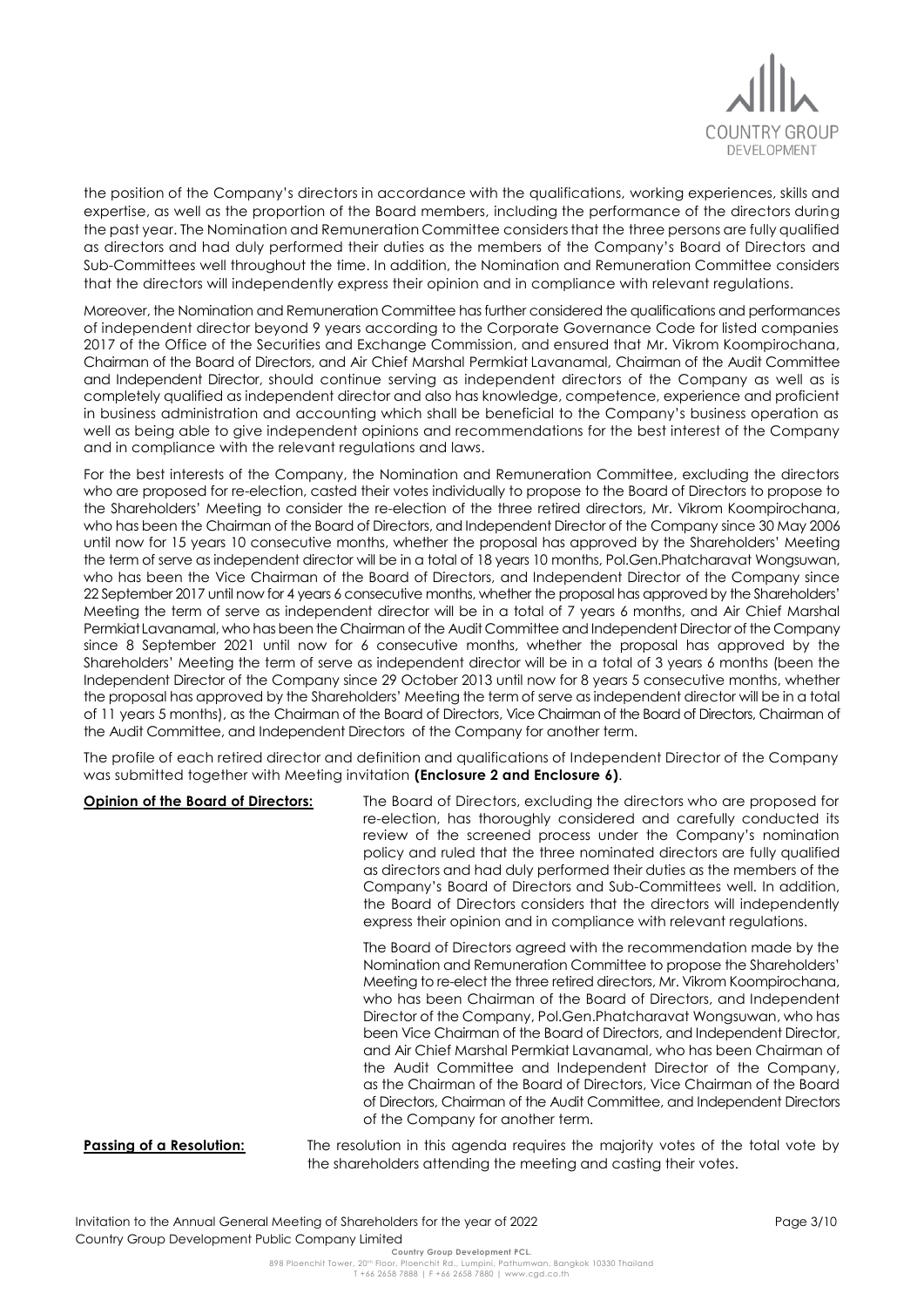

## **Agenda 5 To consider and approve the determination of directors' remuneration for the year 2022**

**Background and Rationale:** According to the Public Limited Companies Act, B.E. 2535 (as amended), Section 90,

a payment of remuneration of the directors shall be in accordance with the resolution of the meeting of shareholders based on a vote of not less than two-thirds of the total number of votes of the shareholders attending the meeting.

In order to ensure that the Company's will receive the appropriateness and fair remuneration, the Nomination and Remuneration Committee has considered the director remuneration for the year 2022, by taking into account the benchmark rates of peers in the industry, as well as the Company's business expansion, the performance of the Company, including scope and responsibility of each committee as well as the performance of the Board of Directors and Sub-Committees, and endorsed the matter to be proposed to the Board of Directors for further proposal to the Annual General Meeting of Shareholders to approve the directors' remuneration for the year 2022, in which the amount does not exceed Baht 6,000,000, same as the directors' remuneration for the year 2021 approved by the Annual General Meeting of Shareholders. The details are as follows:

| <b>Position</b>           | <b>Fixed</b><br>Remuneration | Monthly<br>Remuneration | Meeting<br>Allowance |  |
|---------------------------|------------------------------|-------------------------|----------------------|--|
|                           | (Baht /Month)                | (Baht /Month)           | (Baht /Month)        |  |
| <b>Board of Directors</b> |                              |                         |                      |  |
| Chairman                  | 50,000                       |                         |                      |  |
| <b>Director</b>           |                              | 30,000                  |                      |  |
| <b>Audit Committee</b>    |                              |                         |                      |  |
| Chairman                  | 40,000                       |                         |                      |  |
| Member                    |                              | 35,000                  |                      |  |
| Sub-Committees*           |                              |                         |                      |  |
| Chairman                  |                              |                         |                      |  |
| Member                    |                              |                         |                      |  |

### Remark:

\*Sub-committees include Nomination and Compensation Committee and Investment Committee.

\*\*In the case where a director holds more than one position, such director shall be entitled to receive remuneration for only one position with the highest remuneration.

The remuneration of directors and members of sub-committees for the year 2022, including special remuneration (if any), shall not exceed Baht 6,000,000, which is the same rate compared to the previous year. The Board of directors shall be authorized to allocate special remuneration as deemed appropriate by taking into account the operating results of the Company, duties and responsibilities of each directors. There shall be no other benefits for the directors and members of sub-committees.

Details of remuneration of each director for the year 2021 are as appeared in the "Remuneration of the Board of Directors and Executives", page 44 of the Annual Registration Statement / Annual Report (Form 56-1 One Report) for year 2021 (**Enclosure 1**).

**Opinion of the Board of Directors:** Concurred with the recommendation of the Nominating and Remuneration, it is appropriate to propose to the Meeting to consider and approve the determination of director's remuneration for the year 2022 as proposed above.

## **Passing of a Resolution:** The resolution in this agenda requires a vote of not less than two-thirds of the total number of votes of the shareholders attending the meeting.

Invitation to the Annual General Meeting of Shareholders for the year of 2022 Country Group Development Public Company Limited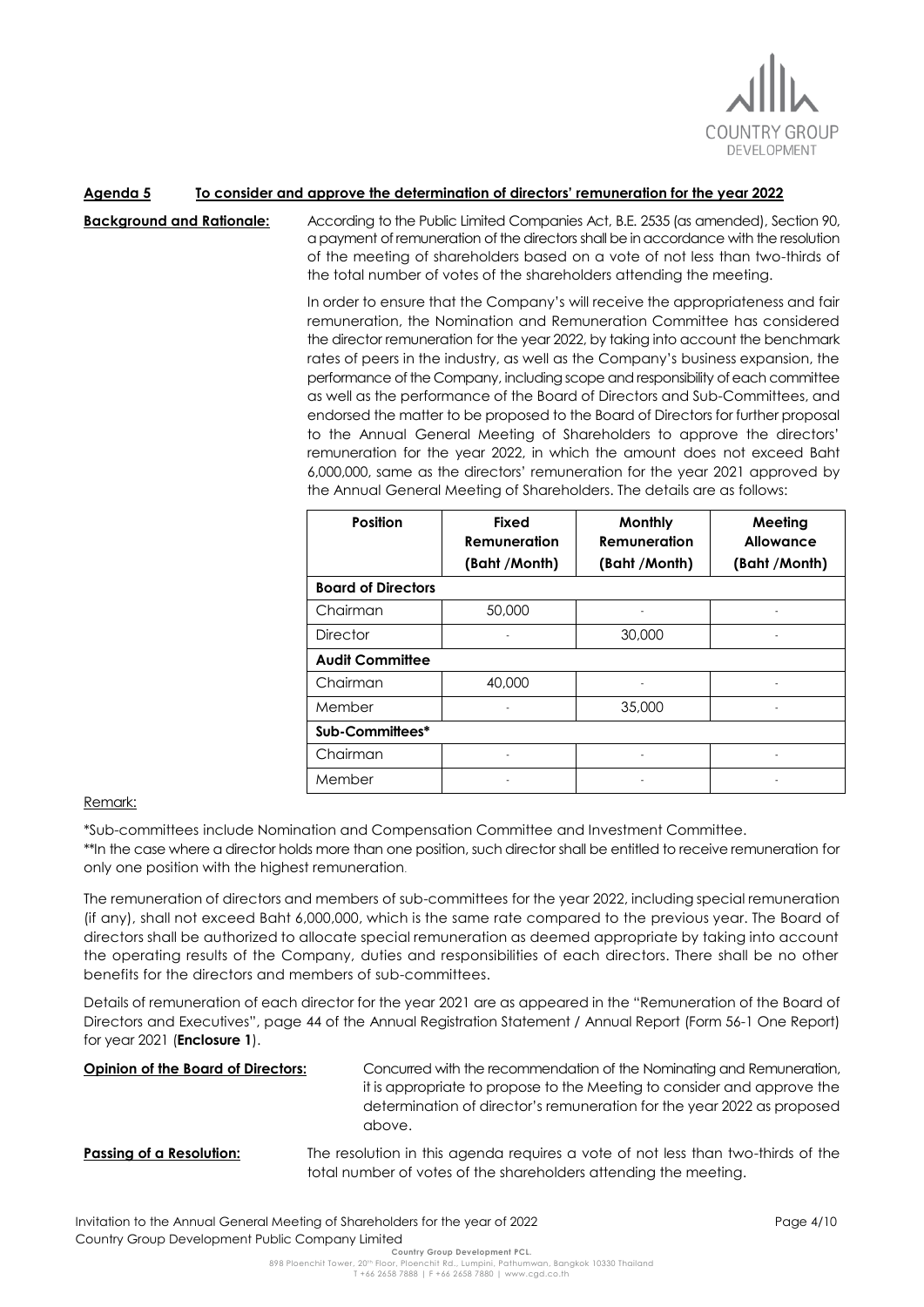

## **Agenda 6 To consider and approve the appointment of the auditor for the Financial Statements for the year 2022, and determination of the remuneration**

**Background and Rationale:** To comply with the Public Company Act, B.E. 2535 (As amended), Section 120, with regard to the appointment of auditor and determination of auditor remuneration by the Meeting of Shareholder, and the Notification of the Securities and Exchange Commission. No. TorJor. 44/2013 regarding rules, criteria and procedures for disclosure of financial status and operating results of securities issuing companies (as amended) requires that Company ensure the rotation of their auditors whether auditors have performed their duties for 7 consecutive accounting years or not. In this regards, the Company may appoint the retired auditors by rotation for the auditors who continuously performed the duties at least 5 consecutive accounting years.

> The Board of Directors' had reviewed and considered the qualification, knowledge, experience, reliability and working record of each auditor including the appropriate audit fee then resolved to propose to the Board of Directors to consider and concur the appointment of auditor for financial statements of the Company for the year 2022 ending on 31 December 2022 as listed below,

- 1) Mr. Yongyuth Lertsurapibul Certified Public Accountant License No.6770,or (Signed the Financial Statements of the Company for the year 2021)
- 2) Mr. Chavala Tienpasertkij Certified Public Accountant License No.4301,or

(Signed the Financial Statements of the Company for the year 2019 and 2020)

- 3) Mrs. Nisakorn Songmanee Certified Public Accountant License No.5035,or (Signed the Financial Statements of the Company for the year 2014, 2015,
- 4) Miss Kornthong Luangvilai Certified Public Accountant License No. 7210

(Never signed the Financial Statements of the Company)

2017, and 2017)

Any of these auditors from Deloitte Touche Tohmatsu Jaiyos Audit Co., Ltd. shall be appointed as the Company's auditor and the auditor remuneration for the year 2022 ending on 31 December 2022 shall be determined, in an amount of not exceeding Baht 2,100,000, which reduced from the previous yearby Baht 50,000. The auditor remuneration is exclusive of other fees (Non-audit fee) which will be billed per actual.

Detail of profiles of the proposed auditors for year 2022 are as appeared in **Enclosure 3** of the invitation to the Meeting.

In case the certified public accountants whose names mentioned above could not perform their duties, Deloitte Touche Tohmatsu Jaiyos Audit Co., Ltd. is authorised to assign its other certified public accountants to carry out the work on their behalf.

| <b>Details</b> | 2022 (Proposed year) | 2021           | Change (percent)                   |
|----------------|----------------------|----------------|------------------------------------|
| Audit fees     | Baht 2,100,000       | Baht 2,150,000 | Decreased of<br>Baht 50,000 (2.33) |
| Non-audit feel | None                 | None           |                                    |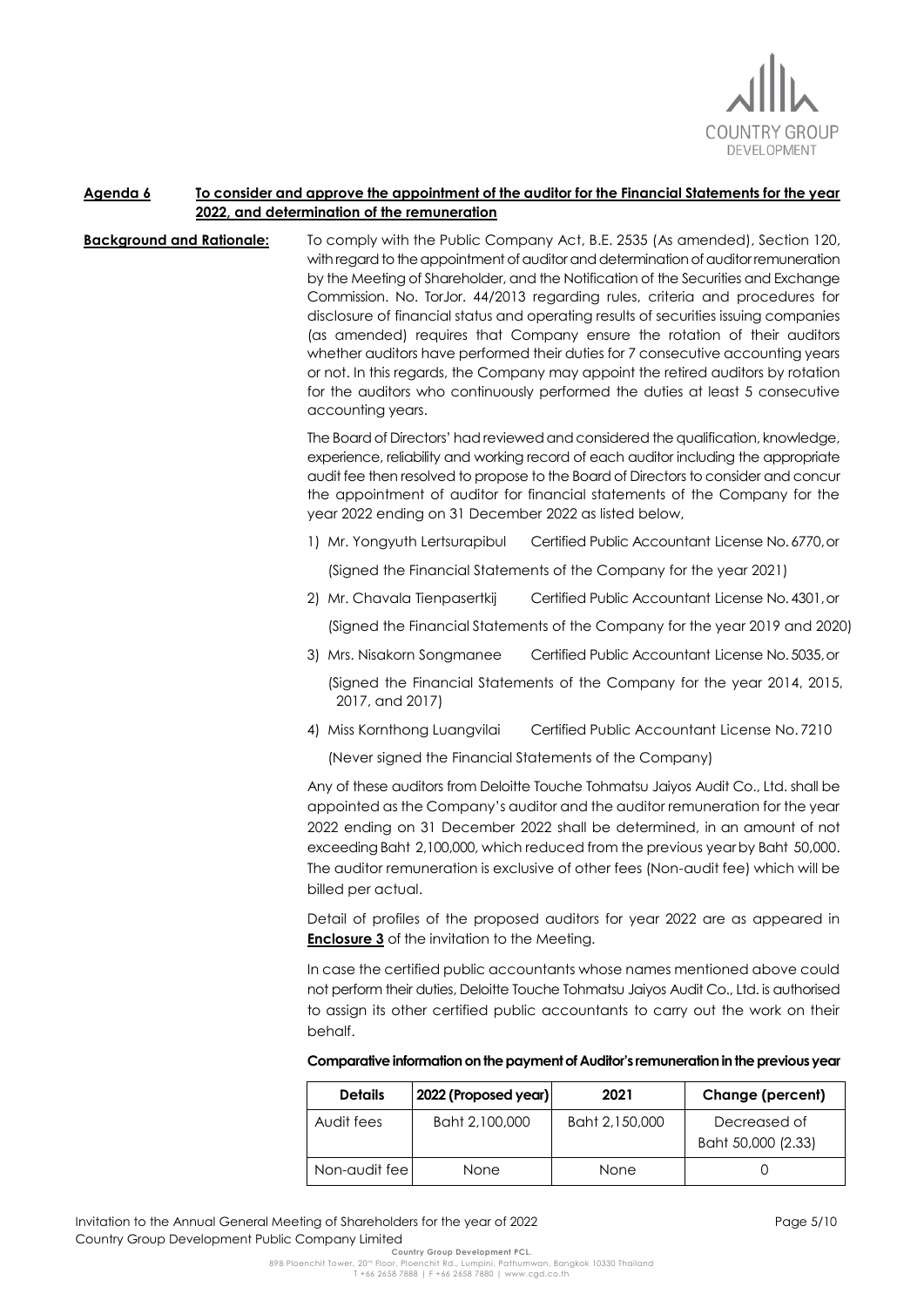

| The four auditors are qualified of Deloitte Touche Tohmatsu Jaiyos Audit Co., Ltd.,<br>are auditors approved by the SEC. hey are qualified, and have no relationship<br>with or any vested interest in the Company, executives, major shareholders, or<br>any related persons, therefore, are independent in the audit and provision of opinion<br>on the Company's financial statements. In addition, none of the aforementioned<br>auditors has acted as the auditor of the Company for more than 7 consecutive<br>fiscal years or not.                                                                                                                                                                                                                                                       |
|-------------------------------------------------------------------------------------------------------------------------------------------------------------------------------------------------------------------------------------------------------------------------------------------------------------------------------------------------------------------------------------------------------------------------------------------------------------------------------------------------------------------------------------------------------------------------------------------------------------------------------------------------------------------------------------------------------------------------------------------------------------------------------------------------|
| Deloitte Touche Tohmatsu Jaiyos Audit Co., Ltd., is also nominated to be the auditor(s)<br>for the Company's subsidiaries for the fiscal year 2022.                                                                                                                                                                                                                                                                                                                                                                                                                                                                                                                                                                                                                                             |
| Details of audit fee and non-audit fee paid to the auditor, related business to<br>auditors and other auditors for the year 2022 ended on 31 December 2022 can<br>be found in the "Auditor Remuneration", page 108 of the Annual Registration<br>Statement / Annual Report (Form 56-1 One Report) for year 2021 (Enclosure 1).                                                                                                                                                                                                                                                                                                                                                                                                                                                                  |
| Opinion of the Board of Directors:<br>The Board of Directors, concurred the endorsement of the Audit Committee<br>is deemed as appropriate to propose to the Meeting to appoint either<br>Mr. Yongyuth Lertsurapibul, Certified Public Accountant License No. 6770, or<br>Mr. Chavala Tienpasertkij, Certified Public Accountant License No. 4301, or<br>Mrs. Nisakorn Songmanee, Certified Public Accountant License No. 5035, or<br>Miss Kornthong Luangvilai, Certified Public Accountant License No. 7210<br>from Deloitte Touche Tohmatsu Jaiyos Audit Co., Ltd. to be the auditor of<br>the Company and to determine the auditor remuneration in the amount of<br>not exceeding Baht 2,100,000 for the audit of the Financial Statements for<br>the year 2022 ending on 31 December 2022. |
| The resolution in this agenda requires the majority votes of the total vote by<br>the shareholders attending the meeting and casting their votes.                                                                                                                                                                                                                                                                                                                                                                                                                                                                                                                                                                                                                                               |
| To consider and approve the decrease of the Company's registered capital by cancelling the unissued<br>registered ordinary shares and the amendment of Clause 4 of the Company's Memorandum of<br>Association to be in line with the decrease of the Company's registered capital                                                                                                                                                                                                                                                                                                                                                                                                                                                                                                               |
| To be in compliance with the Public Limited Companies Act B.E.2535 (as amended),<br>and for the company to further increase its capital for other amounts, the Company<br>is required to reduce the Company's registered capital in the amount of<br>Baht 1,512,149,447.20 from the existing registered capital of Baht 7,587,313,710.78<br>to Baht 6,075,164,263.58 by cancelling the unissued registered ordinary shares in<br>the number of 2,478,933,520 shares with a par value of Baht 0.61 per share (except<br>for the ordinary shares that are reserved for (1) the exercise of rights to purchase<br>ordinary shares of the Company under the warrants of CGD-W5 in the amount<br>of 1,653,157,161 shares, and CGD-ESOP in the amount of 40,000,000 shares).                          |
|                                                                                                                                                                                                                                                                                                                                                                                                                                                                                                                                                                                                                                                                                                                                                                                                 |

In addition, the meeting of the Board of Directors is deem appropriate to propose to the Meeting to consider and approve the amendment to Clause 4.of the Company's Memorandum of Association to be in line with the decrease of the Company's registered capital as following: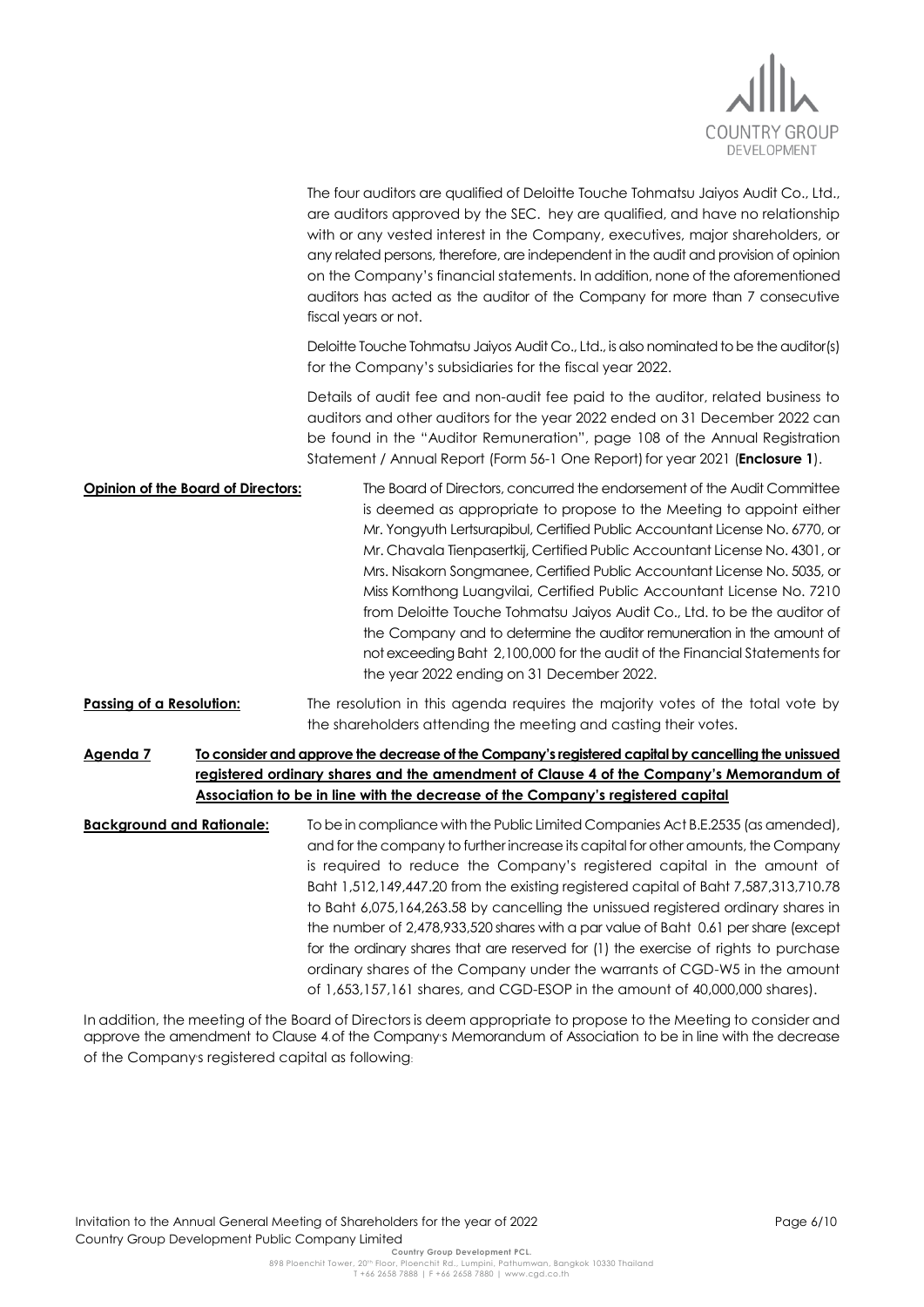

| "Clause 4. | Registered capital                       | Baht 6,075,164,263.58 | (Six billion, seventy-five million, one hundred and<br>sixty-four thousand, two hundred and sixty-three Baht<br>and fifty-eight Satang) |
|------------|------------------------------------------|-----------------------|-----------------------------------------------------------------------------------------------------------------------------------------|
|            | Divided into                             | 9,959,285,678 Shares  | (Nine billion, nine hundred and fifty-nine million,<br>two hundred and eighty-five thousand, six hundred<br>and seventy-eight Shares)   |
|            | Par value per share<br>Categorized into: | Baht 0.61             | (Sixty One Satang)                                                                                                                      |
|            | Ordinary shares                          | 9,959,285,678 Shares  | (Nine billion, nine hundred and fifty-nine million,<br>two hundred and eighty-five thousand, six hundred<br>and seventy-eight Shares)   |
|            | Preferred shares                         | Shares                | $\overline{\phantom{a}}$                                                                                                                |

The Board of Directors and/or Chief Executive Officer and/or a person entrusted by Board of Directors or Chief Executive Officer, shall be authorized to have the powers to registering the amendment of the Memorandum of Association at the Department of Business Development Ministry of Commerce and have the power to amend and add wording in order to comply with the Registrar's instruction

- **Opinion of the Board of Directors:** It is appropriate to propose to the Meeting to consider and approve the decrease of the Company's registered capital by cancelling the unissued registered ordinary shares and the amendment of Clause 4 of the Company's Memorandum of Association to be in line with the decrease of the Company's registered capital, in which details as above.
- **Passing of a Resolution:** The resolution in this agenda requires a vote of not less than three-fourths of the total number of votes of the shareholders attending the meeting and entitled to cast their votes.
- **Agenda 8 To consider and approve the increase of the Company's registered capital and the amendment of Clause 4 of the Company's Memorandum of Association to be in line with the increase of the Company's registered capital**
- **Background and Rationale:** The objective is to raise funds for the Company's business to utilize as working capital for its business operation and to support the investment expansion of the Company including for settling the Company's debt. Therefore, the Company is to consider and approve the increase of the Company's registered capital in the amount of Baht 503,860,000.00 from the existing registered capital of Baht 6,075,164,263.58 to Baht 6,579,024,263.58, by issuing the newly issued ordinary shares in amount of not exceeding 826,000,000 shares with a par value of Baht 0.61 per share to accommodate the issuance the ordinary shares under the General Mandate in amount of not exceeding 826,000,000 shares. The details are shown in the Capital Increase Report Form (F53-4) **Enclosure 4.**

In addition, the meeting of the Board of Directors is deem appropriate to propose to the Meeting to consider and approve the amendment to Clause 4. of the Company's Memorandum of Association to be in line with the increase of the Company's registered capital as following: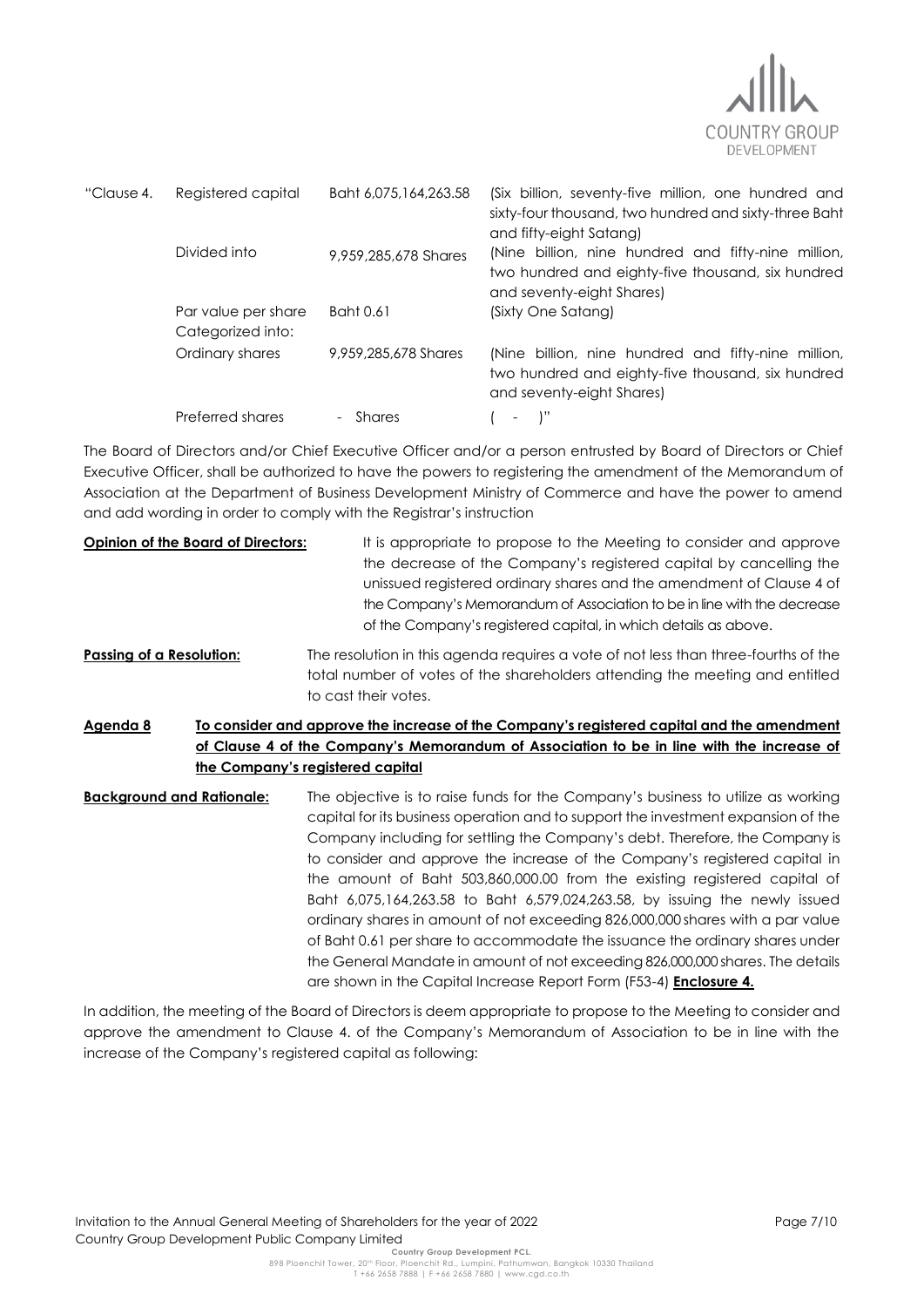

| "Clause 4. | Registered capital  | THB 6,579,024,263.58  | (Six billion, five hundred and seventy-nine million,<br>twenty-four thousand, two hundred and sixty-three<br>Baht and fifty-eight Satang) |
|------------|---------------------|-----------------------|-------------------------------------------------------------------------------------------------------------------------------------------|
|            | Divided into        | 10.785.285.678 Shares | (Ten billion, seven hundred and eighty-five million,<br>two hundred and eighty-five thousand, six hundred<br>and seventy-eight Shares)    |
|            | Par value per share | THB 0.61              | (Sixty One Satang)                                                                                                                        |
|            | Categorized into:   |                       |                                                                                                                                           |
|            | Ordinary shares     | 10.785.285.678 Shares | (Ten billion, seven hundred and eighty-five million,<br>two hundred and eighty-five thousand, six hundred<br>and seventy-eight Shares)    |
|            | Preferred shares    | Shares                |                                                                                                                                           |

The Board of Directors and/or Chief Executive Officer and/or a person entrusted by Board of Directors or Chief Executive Officer shall be authorized to have the powers to registering the amendment of the Memorandum of Association at the Department of Business Development Ministry of Commerce and have the power to amend and add wording in order to comply with the Registrar's instruction.

- **Opinion of the Board of Directors:** It is appropriate to propose to the Meeting to consider and approve the increase of the Company's registered capital and the amendment of Clause 4 of the Company's Memorandum of Association to be in line with the increase of the Company's registered capital, in which details as above.
- **Passing of a Resolution:** The resolution in this agenda requires a vote of not less than three-fourths of the total number of votes of the shareholders attending the meeting and entitled to cast their votes.

# **Agenda 9 To consider and approve the allocation of newly-issued ordinary shares under the general mandate capital increase by way of a private placement**

**Background and Rationale:** Pursuant to the approval on the increase of the Company's registered capital as set out in agenda 8 above and to comply with the law, it is necessary for the Company to allocate its newly issued ordinary shares in the number of not exceeding, 826,000,000 shares with a par value of Baht 0.61 each to offer to the specific persons by way of a private placement under the general mandate.

**Opinion of the Board of Directors:** It is appropriate to propose to the Meeting to consider and approve to allocate the newly issued ordinary shares in the number of not exceeding 826,000,000 shares with a par value of Baht 0.61 each, (or equal to 9.99 percent of the paid-up capital of the Company on 25 February 2022) to offer to the specific persons by way of a private placement under the general mandate which can be issued and offering in entirety or in portions and offering at once or occasionally from time to time. The allocation of the newly issued ordinary shares to the specific persons by way of the private placement shall not be offering at a low price according to the Notification of the Capital Market Supervisory Board No. Tor Jor. 72/2558 Re: Approval for Listed Companies to Offer Newly Issued Shares through

Invitation to the Annual General Meeting of Shareholders for the year of 2022 Country Group Development Public Company Limited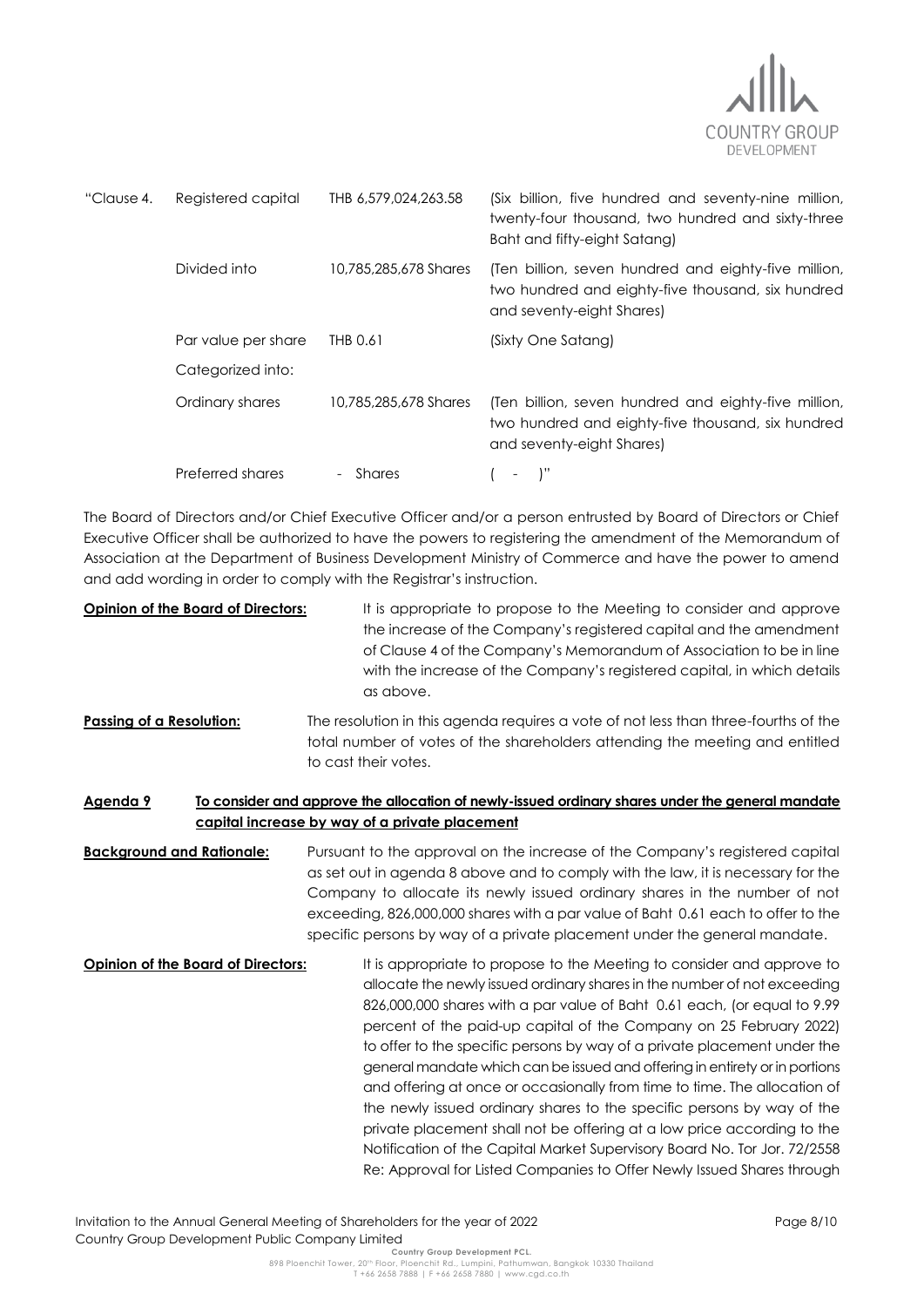

Private Placement (as amended), and it can be issued and offered in entirety or in portions and offering at once or occasionally from time to time. The allocation of the newly issued ordinary shares to the specific persons by way of the private placement shall not be offering at a low price according to the Notification of the Capital Market Supervisory Board No. Tor Jor. 72/2558 Re: Approval for Listed Companies to Offer Newly Issued Shares through Private Placement (as amended).

In this regards, the Board of Directors shall be authorized to have the powers to consider on determination, and/or amend, and/or change any condition and details of any matters related to this matter under the relevant regulations. The authorization shall include without limitation to the followings:

- 1) To consider on the allocation and offer the newly issued ordinary shares at once or occasionally from time to time including proceed with any necessary matters and related to offering the newly issued ordinary shares e.g. set the record date, objective of the issuance and offering of such ordinary shares, specify offering price, subscription period, ratio for allotment, allotment method and the payment process, searching of investors in private placement etc. including change of subscription period, payment and receive payment of such newly issued ordinary shares, determine any conditions and details regarding allocation of newly issued ordinary shares which include without limitation to considering on determination of ratio of purchase for offering the newly issued ordinary shares to the existing shareholders, specify offering price, subscription period, the purchase, the payment process, allotment method and determine any conditions and details which related to the allocation of the newly issued ordinary shares as deemed appropriate.
- 2) To sign applications, notice, instrument or other documents in relation with the capital increase and the allocation of the Company's newly issued ordinary shares, including certifying relevant documents, communicate, file and/or accept documents with any competent authorities and/or agencies and to list the new common shares on the Stock Exchange of Thailand.
- 3) To carry out any other necessary actions relating to and/or associating with the capital increase and the allocation of the newly issued ordinary shares of the Company, to be in accordance with the laws and/or any related regulations.

In addition, the aforesaid allocation under the general mandate must be completed within the next date of the Annual General Meeting of Shareholders or within 30 April 2023, whichever date is earlier.

The details of the capital increase and the allocation of the newly issued ordinary shares of the Company under the general mandate appears in the Capital Increase Report Form (F53-4), **Enclosure 4.**

**Passing of a Resolution:** The resolution in this agenda requires the majority votes of the total vote by the shareholders attending the meeting and casting their votes.

# **Agenda 10 Other business (if any)**

**Opinion of the Board of Directors:** There will be no further proposed agenda to the Meeting of Shareholders and no voting for a resolution in this agenda in order to give the shareholders an opportunity to make enquiries to the Board of Directors (if any).

The Company had provided the shareholders an opportunity to propose an agenda in advance for the Annual General Meeting of Shareholders for the year of 2022 via the Company's website during 13 December 2021 to 14 January 2022, according to the principle of good corporate governance for listed companies; however, there was no shareholder proposing an agenda to be considered at the 2021 Annual General Meeting of Shareholders.

The Company determined the shareholders' names on 15 March 2022 (Record Date) who will be entitled to attend the Annual General Meeting of Shareholders for the year of 2022.

Invitation to the Annual General Meeting of Shareholders for the year of 2022 Country Group Development Public Company Limited